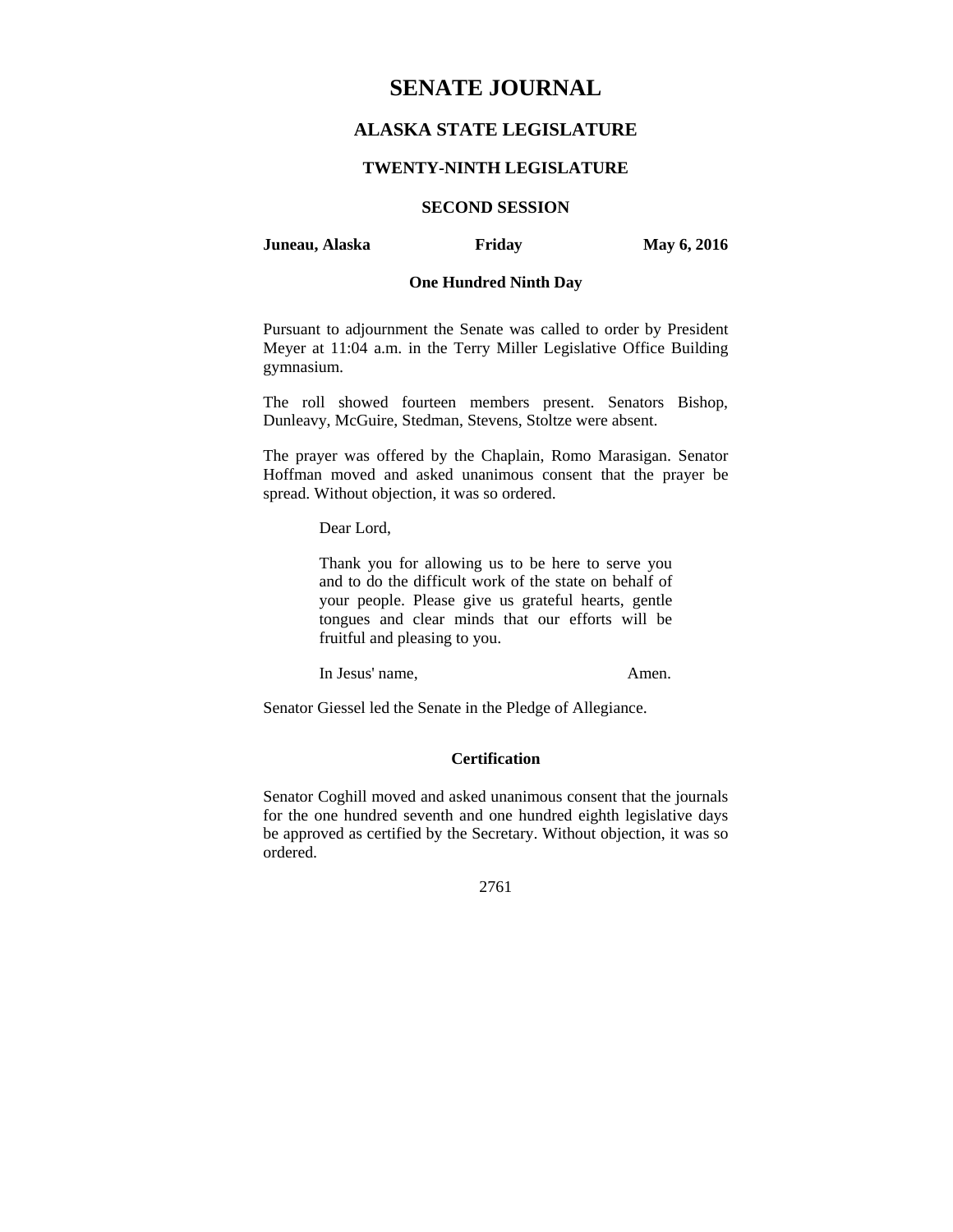Senator Coghill moved and asked unanimous consent Senators Bishop, Dunleavy, McGuire, Stedman, Stevens, Stoltze be excused from a call of the Senate today. Without objection, Senators Bishop, Dunleavy, McGuire, Stedman, Stevens, Stoltze were excused.

#### **Messages from the Governor**

#### **HB 76**

Message was read stating the Governor signed the following bill on May 4 and transmitted the engrossed and enrolled copies to the Lieutenant Governor's Office for permanent filing:

> HOUSE BILL NO. 76 "An Act relating to the Governor's Council on Disabilities and Special Education."

> > Chapter 5, SLA 2016 Effective Date: 8/2/16

#### **Messages from the House**

#### **HB 156**

Message dated May 5 was read stating the House has adopted the report of the Conference Committee considering SENATE CS FOR CS FOR HOUSE BILL NO. 156(FIN) and CS FOR HOUSE BILL NO. 156(EDC) am, thus adopting:

> SENATE CS FOR CS FOR HOUSE BILL NO. 156(FIN)(efd fld H) "An Act relating to a parent's right to direct the education of a child; relating to the duties of the state Board of Education and Early Development, the Department of Education and Early Development, school boards, and school districts; relating to public school curriculum and assessments; relating to compliance with federal education laws; relating to public school accountability; relating to a statewide assessment plan and review of education laws and regulations;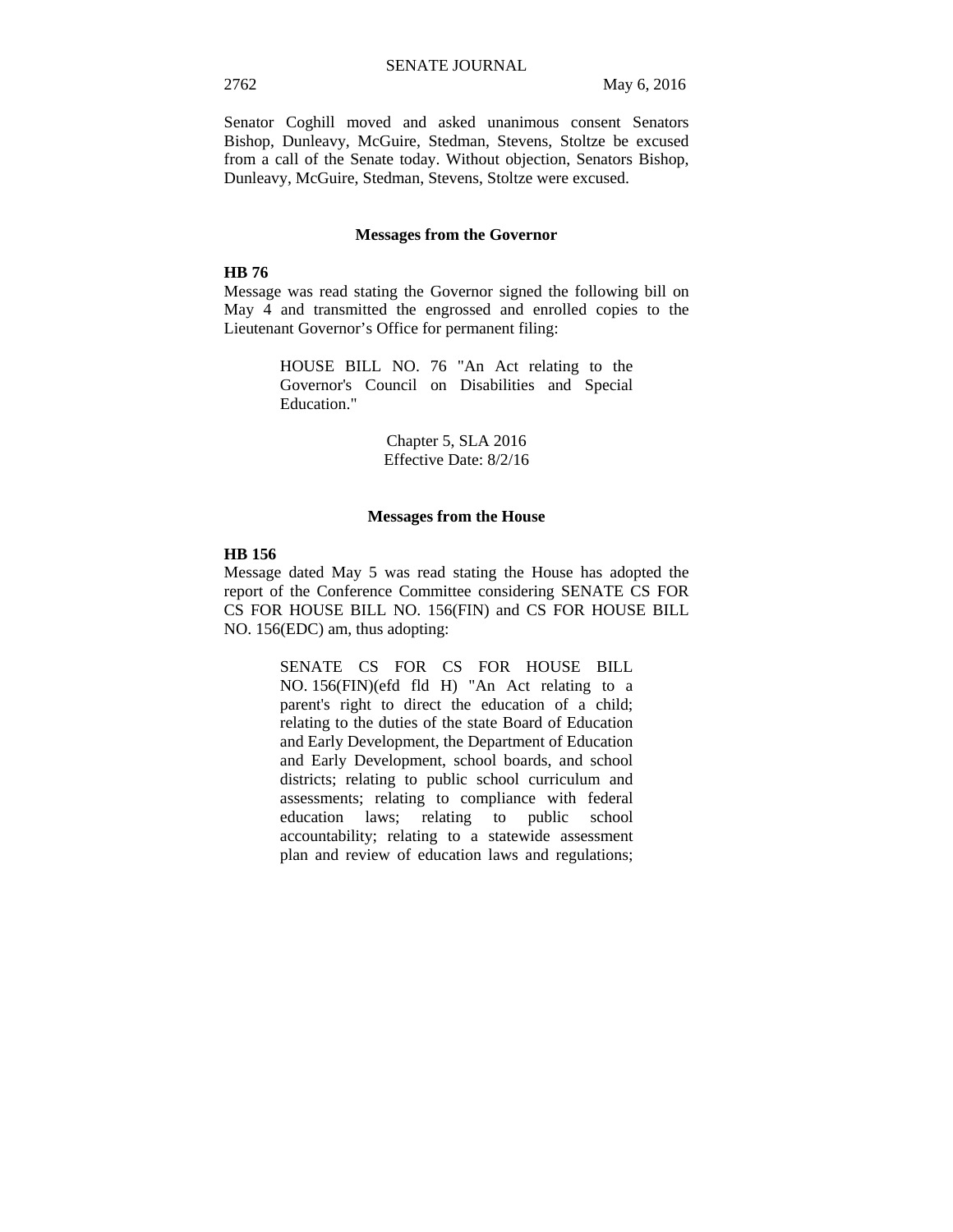repealing the minimum expenditure for instruction for school districts; relating to sex education, human reproduction education, and human sexuality education; relating to suicide awareness and prevention training; relating to contracts for student assessments; relating to questionnaires and surveys administered in public schools; relating to physical examinations for teachers." (SCR 25 - title change failed)

The Senate adopted SENATE CS FOR CS FOR HOUSE BILL NO. 156(FIN) on May 4 (page 2750).

## **Special Committee Reports**

**HB 137** 

May 5, 2016

Mr. President: Mr. Speaker:

The Conference Committee considering CS FOR HOUSE BILL NO. 137(FIN) am "An Act raising certain fees related to sport fishing, hunting, and trapping; relating to the fish and game fund; providing for the repeal of the sport fishing surcharge and sport fishing facility revenue bonds; replacing the permanent sport fishing, hunting, or trapping identification card for certain residents with an identification card valid for three years; relating to hunting and fishing by proxy; relating to fish and game conservation decals; raising the age of eligibility for a sport fishing, hunting, or trapping license exemption for state residents; raising the age at which a state resident is required to obtain a license for sport fishing, hunting, or trapping; and providing for an effective date"

and

SENATE CS FOR CS FOR HOUSE BILL NO. 137(FIN) am S "An Act establishing an intensive management surcharge; providing for the repeal of the intensive management surcharge; establishing certain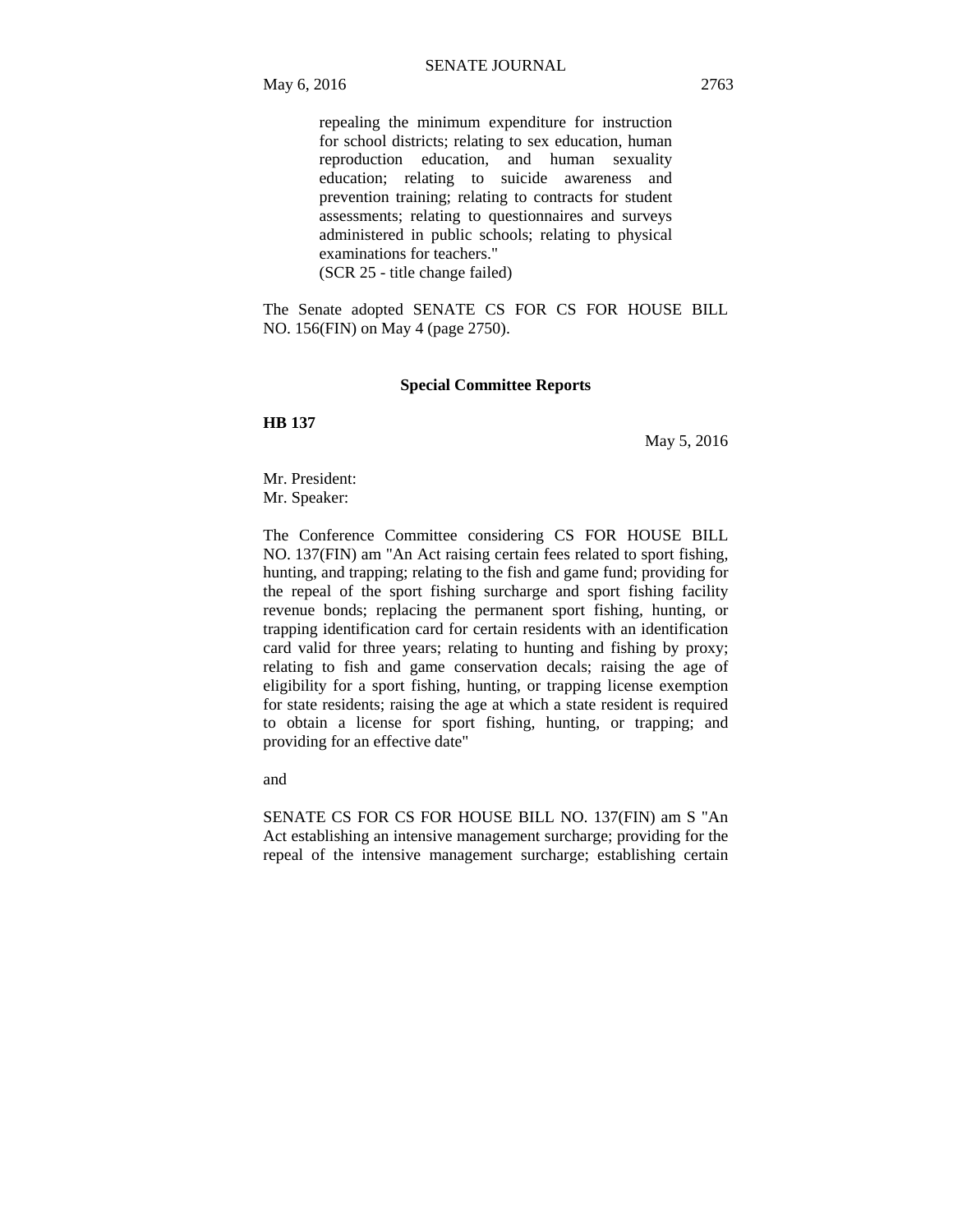special hunting and fishing licenses and permits for residents with developmental disabilities; establishing a separate sustainable wildlife account in the fish and game fund; raising certain fees related to sport fishing, hunting, and trapping; relating to the fish and game fund; providing for the repeal of the sport fishing surcharge and sport fishing facility revenue bonds; relating to the regulation of nonresident hunters; relating to hunting and fishing by proxy; relating to fish and game conservation decals; raising the age at which a state resident is required to obtain a license for sport fishing, hunting, or trapping; relating to the Chitina dip net fishery; and providing for an effective date"

requests limited powers of free conference on the following specific point:

Section 29 (Senate)

Signing the report: Senator Giessel, Chair, Senators Stoltze, Stevens; Representative Talerico, Chair, Representatives Nageak, Tarr.

President Meyer granted the Senate members limited powers of free conference as requested.

The Secretary was requested to notify the House.

## **Unfinished Business**

Senator Ellis moved and asked unanimous consent to be excused from a call of the Senate on May 9. Without objection, Senator Ellis was excused.

Senator Gardner moved and asked unanimous consent to be excused from a call of the Senate from evening plane time, June 14 through morning plane time, June 29. Without objection, Senator Gardner was excused.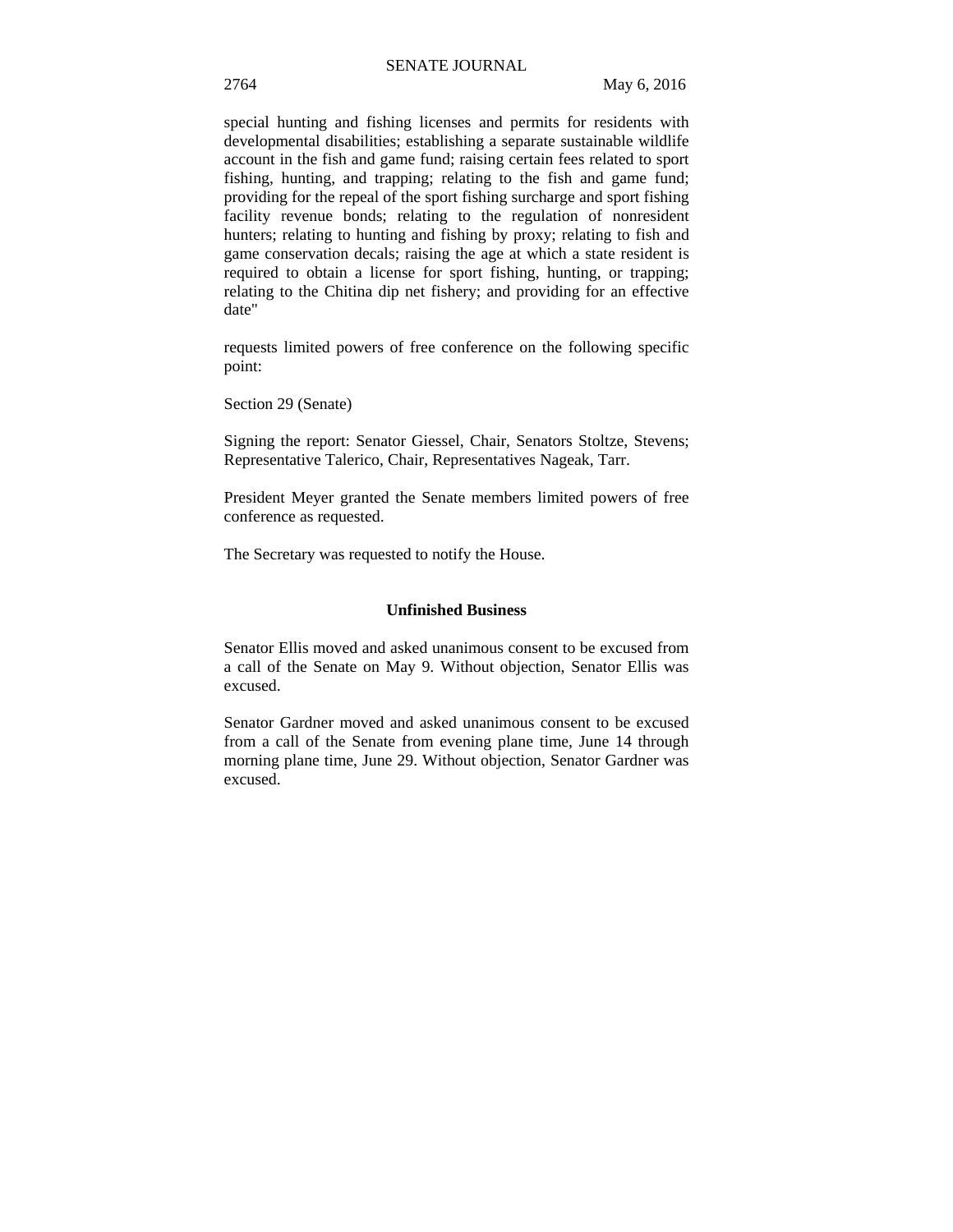#### **Announcements**

Rule 23(d) of the Alaska State Legislature Uniform Rules is currently in effect.

Announcements are at the end of the journal.

#### **Enrollment**

## **SB 69**

CS FOR SENATE BILL NO. 69(FIN) "An Act relating to the Board of Chiropractic Examiners and the practice of chiropractic" was enrolled, signed by the President and Secretary, Speaker and Chief Clerk and the engrossed and enrolled copies transmitted to the Office of the Governor at 10:41 a.m., May 6, 2016.

Memorandum from the Division of Legal and Research Services, Legislative Affairs Agency, reporting the following manifest errors in CS FOR SENATE BILL NO. 69(FIN), which have been corrected in enrolling:

Page 3, line 7:

Delete "requirements" Insert "requirement"

Page 4, line 6:

Delete "only act" Insert "act only"

#### **SB 145**

CS FOR SENATE BILL NO. 145(FIN) "An Act relating to benefits for public assistance programs administered by the Department of Health and Social Services; and providing for an effective date" was enrolled, signed by the President and Secretary, Speaker and Chief Clerk and the engrossed and enrolled copies transmitted to the Office of the Governor at 10:41 a.m., May 6, 2016.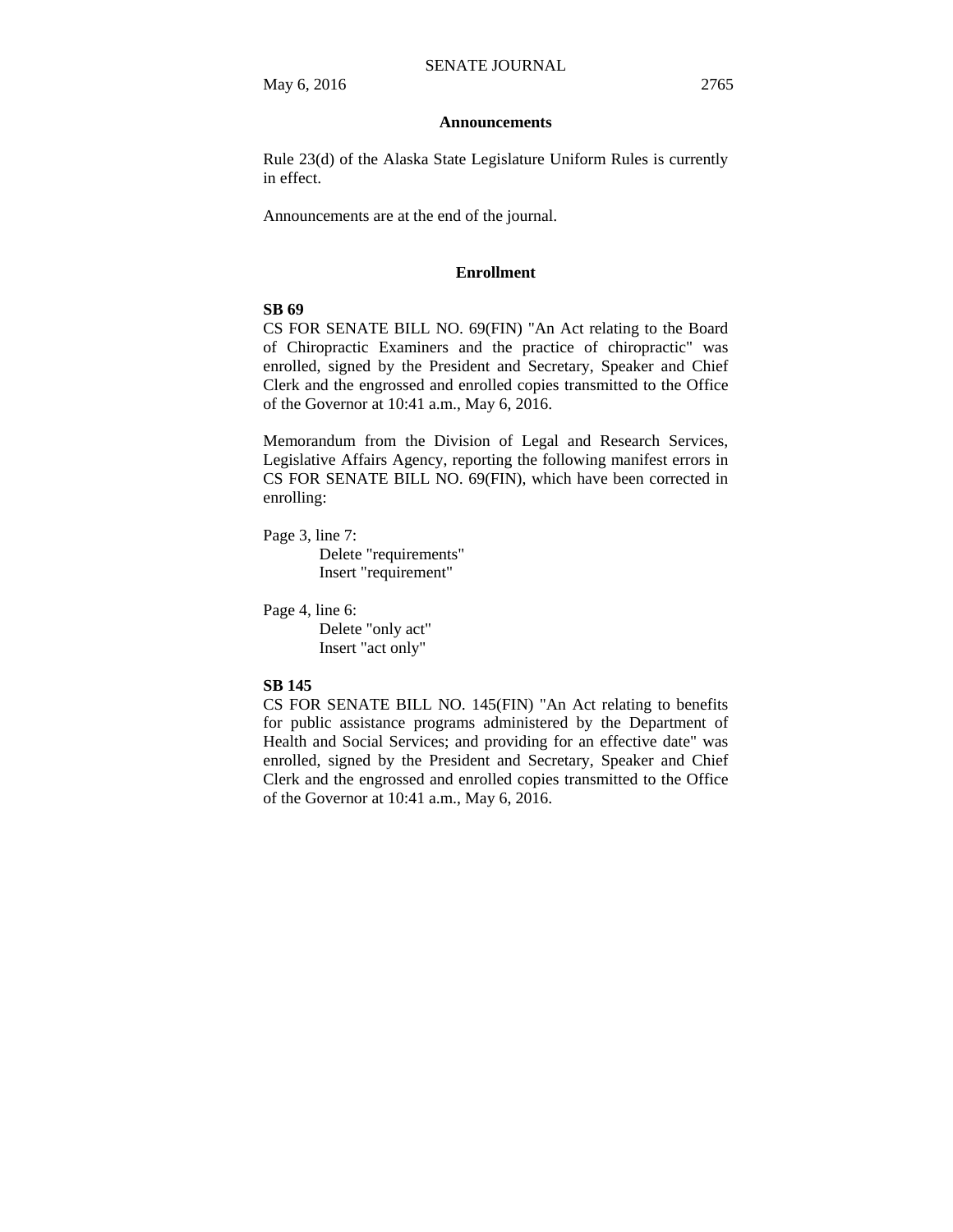## **SB 147**

CS FOR SENATE BILL NO. 147(HSS) "An Act relating to eligibility requirements of the Alaska senior benefits payment program; and providing for an effective date" was enrolled, signed by the President and Secretary, Speaker and Chief Clerk and the engrossed and enrolled copies transmitted to the Office of the Governor at 10:41 a.m., May 6, 2016.

Memorandum from the Division of Legal and Research Services, Legislative Affairs Agency, reporting the following manifest error in CS FOR SENATE BILL NO. 147(HSS), which has been corrected in enrolling:

Page 1, line 10: Delete "**8 U.S.C.**"

## **SB 148**

CS FOR SENATE BILL NO. 148(L&C) "An Act relating to the reporting of workplace injuries to the division of labor standards and safety; and providing for an effective date" was enrolled, signed by the President and Secretary, Speaker and Chief Clerk and the engrossed and enrolled copies transmitted to the Office of the Governor at 10:41 a.m., May 6, 2016.

## **SB 157**

SENATE BILL NO. 157 "An Act defining arcade-style amusement devices" was enrolled, signed by the President and Secretary, Speaker and Chief Clerk and the engrossed and enrolled copies transmitted to the Office of the Governor at 10:41 a.m., May 6, 2016.

## **SCR 20**

SENATE CONCURRENT RESOLUTION NO. 20 Proclaiming April 2016 as Sexual Assault Awareness Month, was enrolled, signed by the President and Secretary, Speaker and Chief Clerk and the engrossed and enrolled copies transmitted to the Office of the Governor at 10:41 a.m., May 6, 2016.

Legislative Resolve No. 33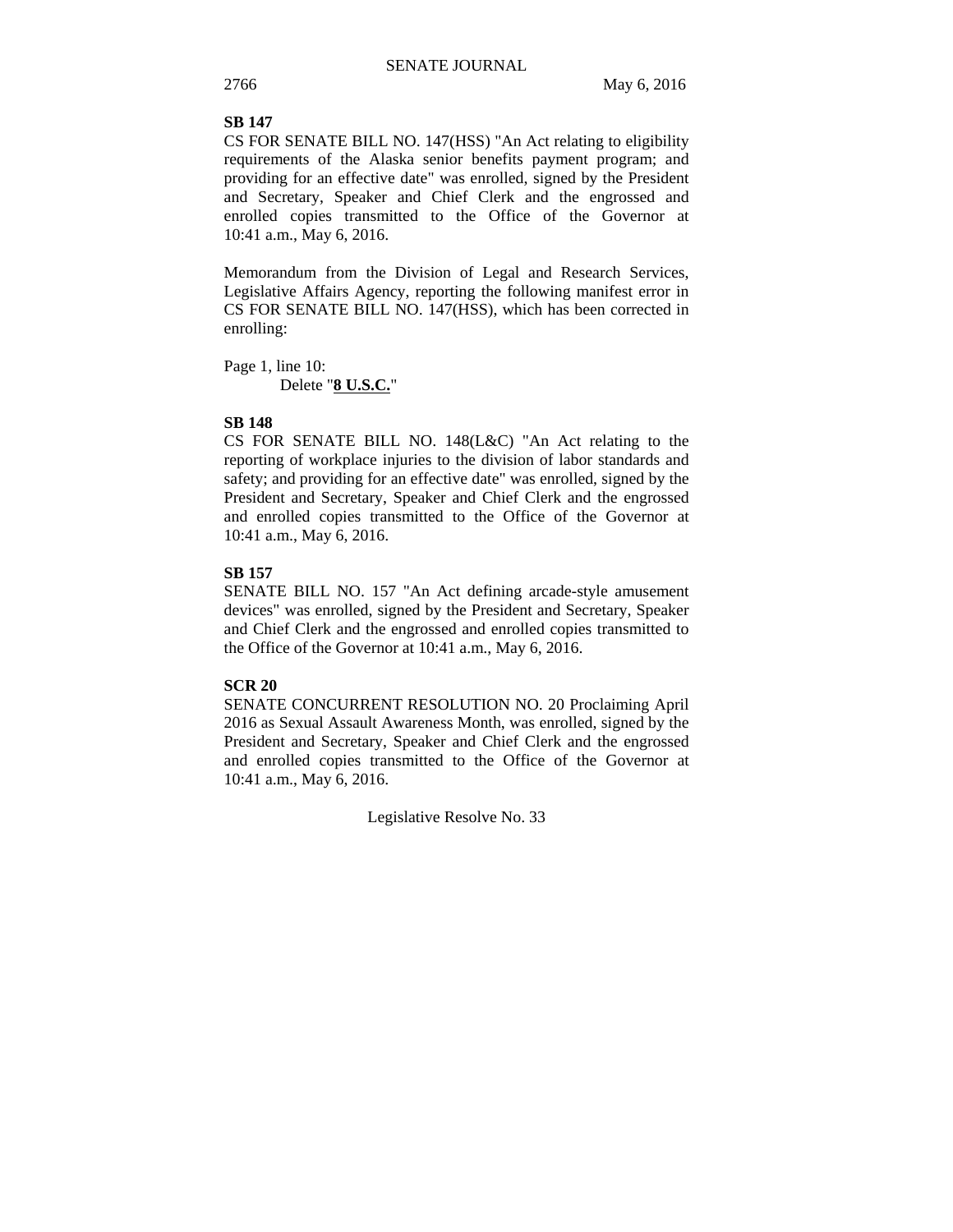May 6, 2016 2767

Memorandum from the Division of Legal and Research Services, Legislative Affairs Agency, reporting the following manifest error in SENATE CONCURRENT RESOLUTION NO. 20, which has been corrected in enrolling:

Page 2, line 14: Delete "programming" Insert "programs,"

## **Adjournment**

Senator Coghill moved and asked unanimous consent that the Senate stand in adjournment until 11:00 a.m., May 10, 2016. Without objection, the Senate adjourned at 11:13 a.m.

> Liz Clark Secretary of the Senate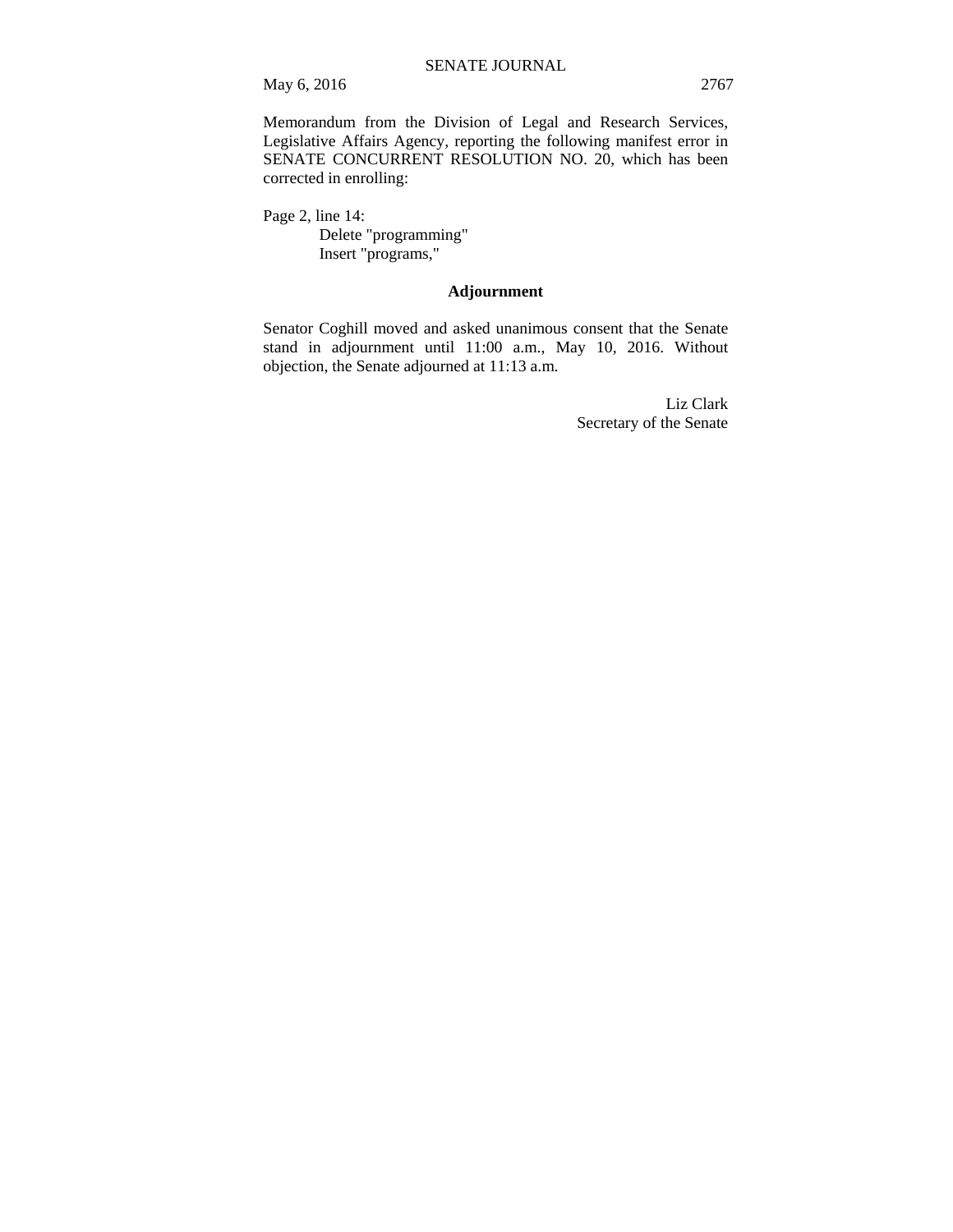#### **Announcements**

Americans with Disabilities Act Notice - Persons with disabilities who require special accommodation or alternative communication formats to access committee meetings may contact the appropriate committee office or the Legislative Information Office in their community. Reasonable advance notice is needed to accommodate the request. For further information, call the ADA Coordinator at 465-3854 Voice/465-4980 TDD.

## **STANDING COMMITTEES**

+ indicates teleconference

= indicates bill previously heard/scheduled

## **RESOURCES**

| <b>May 06</b> | Friday                                            | <b>Anch Lio Conf Rm</b> | 10:00 AM |
|---------------|---------------------------------------------------|-------------------------|----------|
|               | -- MEETING CANCELED --                            |                         |          |
|               | -- Testimony <invitation only=""> --</invitation> |                         |          |
|               | $\le$ Joint with the House Resources Committee>   |                         |          |
| $+$           | Alaska LNG Project Update:                        |                         |          |
|               | Project Update                                    |                         |          |
|               | Fiscal Team Update                                |                         |          |
|               | State of Alaska Gas Team Update                   |                         |          |
|               |                                                   |                         |          |

## **CONFERENCE COMMITTEES**

## **CONFERENCE COMMITTEE ON HB137**

| <b>May 09</b> | <b>Monday</b>                                     | <b>Bill Ray Center 208</b>                      | 10:15 AM |
|---------------|---------------------------------------------------|-------------------------------------------------|----------|
|               | -- MEETING CANCELED --                            |                                                 |          |
|               |                                                   | HB 137 HUNT/FISH/TRAP: FEES;LICENSES;EXEMPTIONS |          |
|               | -- Testimony <invitation only=""> --</invitation> |                                                 |          |
|               |                                                   |                                                 |          |
|               |                                                   |                                                 |          |
| <b>May 10</b> | Tuesday                                           | <b>Bill Ray Center 208</b>                      | 8:30 AM  |
|               |                                                   | HB 137 HUNT/FISH/TRAP: FEES;LICENSES;EXEMPTIONS |          |
|               | -- Testimony <invitation only=""> --</invitation> |                                                 |          |